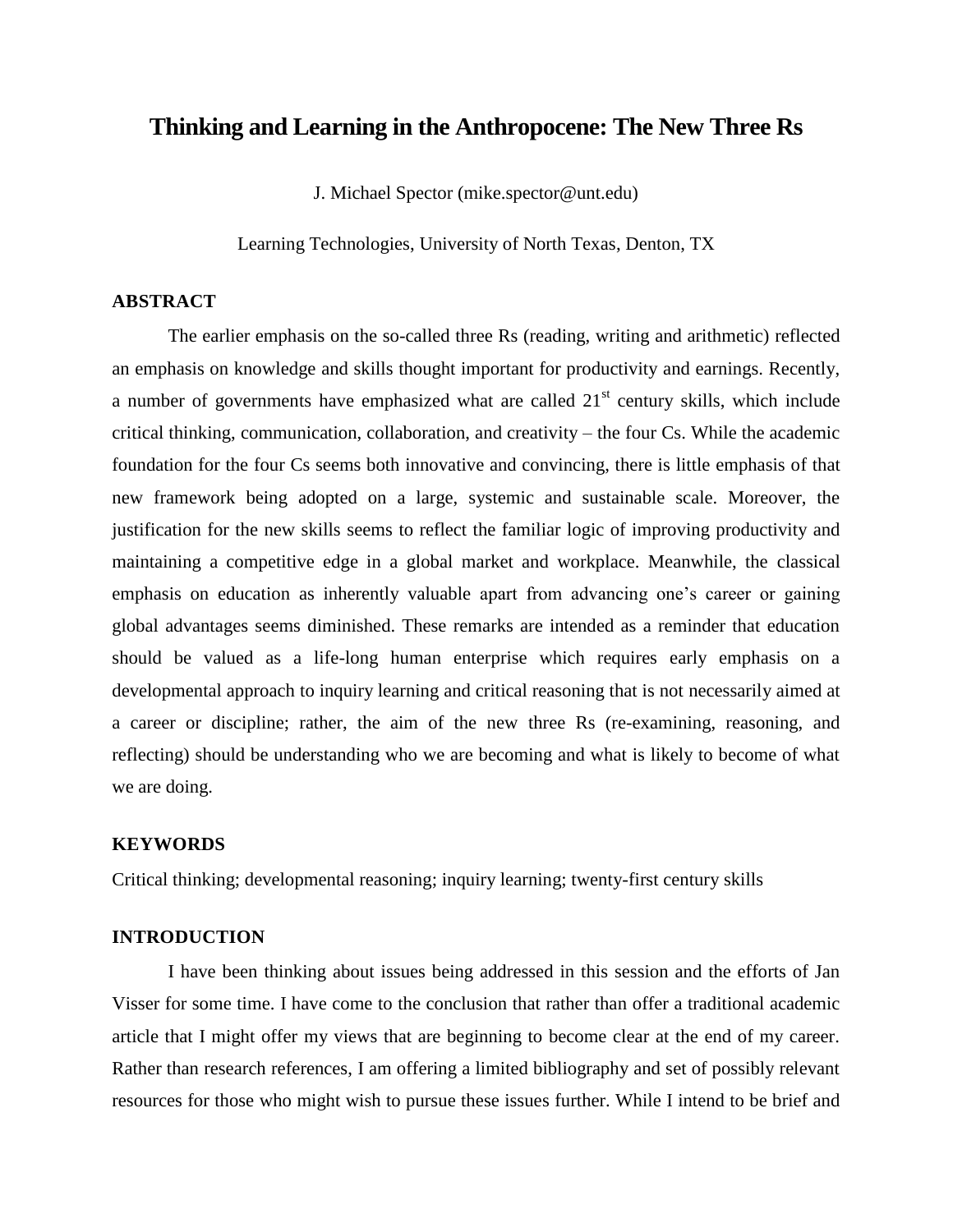write informally, I do hope others might find some of the things herein of interest and worth pursuing.

I regret not being able to participate in person, but family obligations took higher priority. I have appreciated previous gatherings that Jan has arranged due to their highly interdisciplinary nature and high-level treatment of important issues. I have gained far more than I have contributed to those sessions, and I had looked forward to another mind-expanding session.

What I have to offer this time comes in the form of what am calling three new Rs – namely, re-examining, reasoning, and reflecting (3 Rs). I am using these as shorthand for a refinement of the  $21^{st}$  century skills (see [http://www.p21.org/\)](http://www.p21.org/) which involve the 4 Cs: critical thinking, communication, collaboration and creativity. Many people around the world are embracing the  $21<sup>st</sup>$  century skills, and some are beginning to talk about them in teacher preparation programs. There are in some schools and colleges some small steps to integrate some of the skills and associated principles into curricula at different levels. However, what seems overlooked in these various principles and efforts are three significant things: (1) developing inquiry skills and critical thinking (what I shall call the 3 Rs) is a process that takes years to establish and more years to maintain and refine; (2) successful efforts to promote the development of the 3 Rs require high-level support at the social and governmental level as well as at the state, local and school level; and (3) successful outcomes depend on individual goals and ongoing formative feedback in support of individual goals.

### **LESSONS LEARNED BY COINCIDENCE**

My formal education was in philosophy – primarily epistemology. My interest in philosophy began as a cadet at the United States Air Force Academy, primarily due to the instructors who seemed the wisest to me. I won the philosophy award the year I graduated and eventually went to the University of Texas in pursuit of my one academic love. I was an early fan of Socrates, although I have written critically of the so-called Socratic method. What I admired in Socrates, as represented in Plato's earlier dialogues, is Socrates' willingness to revisit issues previously discussed. This is the basis for the first of the three Rs – re-examination – and it is apparent in many Platonic dialogues, but particularly evident in the *Crito* (see [http://classics.mit.edu/Plato/crito.html\)](http://classics.mit.edu/Plato/crito.html). Socrates has been found guilty of corrupting the youth of Athens and sentenced to death. While in prison, Socrates is visited by his friend, Crito, who has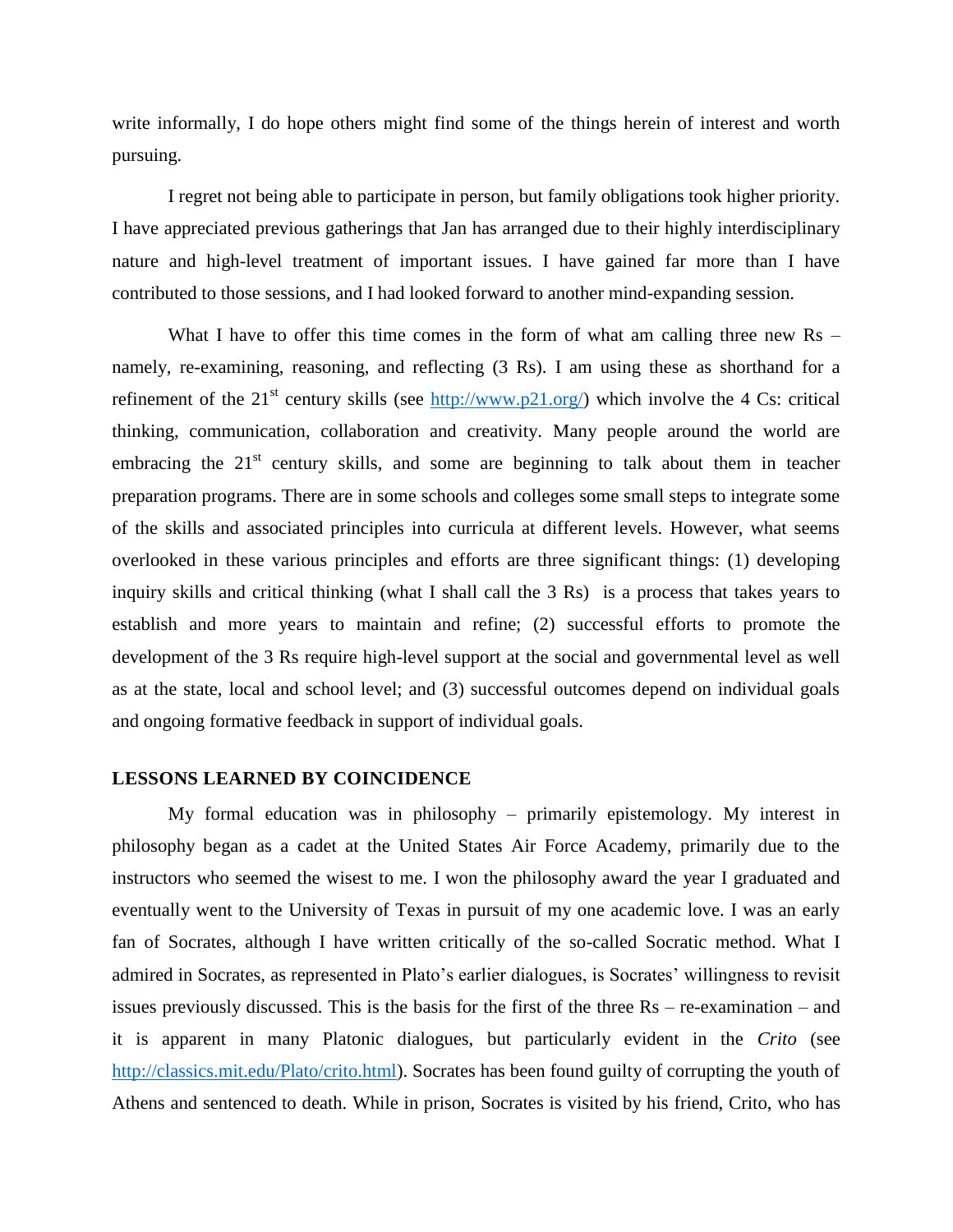made arrangements for his escape. Crito tries to convince Socrates to escape, but Socrates wishes to first re-consider the nature of right and wrong and whether the good thing to do is escape, even though his accusers misrepresented many things at his trial. Upon re-examining the nature of the good and his own belief in what is right, Socrates declines the offer.

However, others have represented the Socratic method of questioning (a.k.a., the *elenchus*) differently. That methodology is based on later Platonic dialogues. When one examines those later dialogues, the elunchus seems to involve someone asking a question (most often about the nature of virtue), someone taking a position that is popular, and Socrates then engaging that person in a series of questions that lead the person holding the popular position (e.g., might makes right) to a contradiction, thereby forcing that person to give up the simpleminded and unfounded definition. In that process, Socrates seems to have a notion what the acceptable answer is and persists in relentless questioning until that answer becomes evident to the interlocutor. The notion of pre-defined correct answers is consistent with Plato's metaphysics and theory of forms. However, few people these days accept the notion of immutable forms as the target of knowledge and understanding. Even in mathematics and formal logic one can find alternative axioms that lead to different theories and perspectives. For example, the law of the excluded middle (either X or else not-X but not both) that one might regard as essential in logic and univocity can be challenged [and it seems to be irrelevant in politics altogether].

The first lesson I learned by coincidence while at the Air Force Academy is that one should be willing to re-examine evidence and re-evaluate one's beliefs. A simple-minded cadet just wanted to fly airplanes. A less simple-minded person wants to understand who he is and who he might become. In graduate school, my interests shifted from Socrates to Wittgenstein, especially to the *Tractatus Logico-Philosophicus* (see [https://www.gutenberg.org/files/5740/5740-pdf.pdf\)](https://www.gutenberg.org/files/5740/5740-pdf.pdf). In that volume, Wittgenstein says that it is not how the world is that is mystical or mysterious – rather, what is mysterious is that the world exists (see Remark 6.44; I still think about that simple remark some 45 years later). Wittgenstein also presents a complete version of two-valued logic in a footnote in that short volume. I value that work because it is a remarkable example of reasoning at work at a very high level addressing quite complex issues. The *Tractatus* consists of seven major numbered statements along with numbered sub-statements of elaboration. The first statement is that the world is everything that is the case – namely, the totality of facts. Given that beginning, it becomes important to understand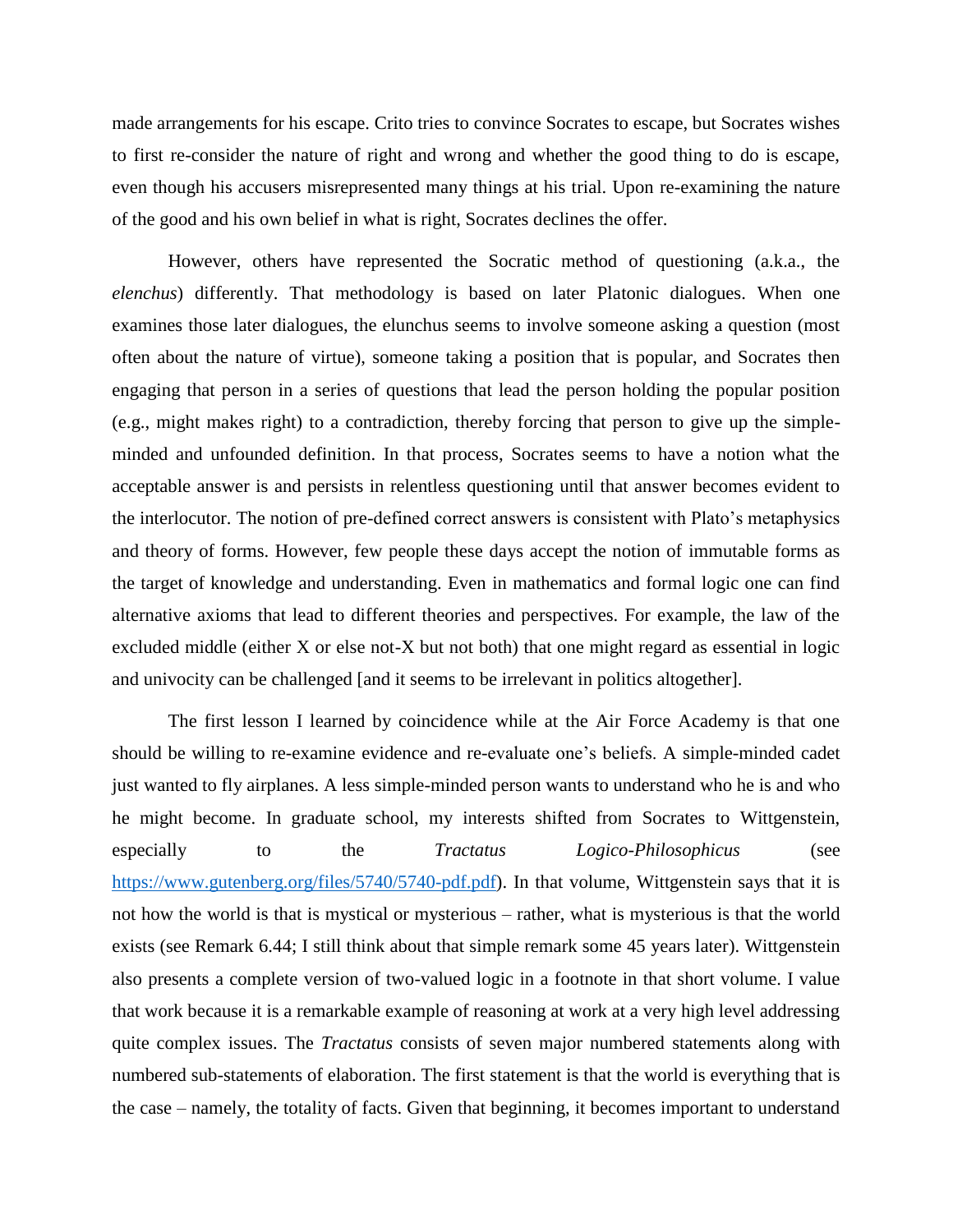the nature of facts. The books ends with remark #7 – "what we cannot speak about we must pass over in silence" – I suppose Wittgenstein meant that what we cannot speak about clearly and in terms of facts that we should pass over in silence [if only politicians would do so].

My fascination with Wittgenstein grew while still a student. In the *Tractatus*, Wittgenstein notices that we picture facts to ourselves, which I interpret to mean that we develop internal representations to make sense of the things we experience. This, of course, is the keystone of a constructivist epistemology. Wittgenstein fails to note that some people sometimes develop internal representations of things that are not factual. The rhetoricians whom Socrates challenged surely did so, as do many people these days [Normally I insert a fill in the blank quiz at this point to engage readers and listeners, but my attorney has advised that I stop doing so as a certain occasional resident of the District of Columbia kept coming up as an example]. As Bob Dylan noted in "Talking World War III Blues," "Half of the people can be part right all of the time, some of the people can be all right part of the time, but all of the people can't be all right all of the time" (see [https://www.bobdylan.com/songs/talkin-world-war-iii-blues/\)](https://www.bobdylan.com/songs/talkin-world-war-iii-blues/). Returning to Wittgenstein, people have the remarkable ability to internally represent what they experience – people are meaning makers, even when some are making mean. A second remarkable ability that people in general possess is to engage in language games about those internal representations. This latter ability is developed in Wittgenstein's *Philosophical Investigations*, published after his death (see

[https://static1.squarespace.com/static/54889e73e4b0a2c1f9891289/t/564b61a4e4b04eca59c4d23](https://static1.squarespace.com/static/54889e73e4b0a2c1f9891289/t/564b61a4e4b04eca59c4d232/1447780772744/Ludwig.Wittgenstein.-.Philosophical.Investigations.pdf) [2/1447780772744/Ludwig.Wittgenstein.-.Philosophical.Investigations.pdf\)](https://static1.squarespace.com/static/54889e73e4b0a2c1f9891289/t/564b61a4e4b04eca59c4d232/1447780772744/Ludwig.Wittgenstein.-.Philosophical.Investigations.pdf).

I suppose that the second R is becoming evident at this point, in spite of my meandering and roaming – the second R, for those taking notes, is reasoning. I was trained in formal logic and taught logic for many years before defecting from philosophy to computer science and then to educational technology. The way that I typically represent reasoning is in the form of argumentation as represented in the diagram below (See Figure 1). An argument consists of one or more statements (the premises) offered in support of another (a conclusion). Within an argumentation framework, one is led to ask (a) if the premises offer sufficient support for the conclusion, (b) whether there is adequate evidence to support each of the premises, (c) what assumptions have been made, (d) what alternative explanations exits, and (e) what else follows if one accepts the conclusion. One can find re-examining as well as reasoning in this framework.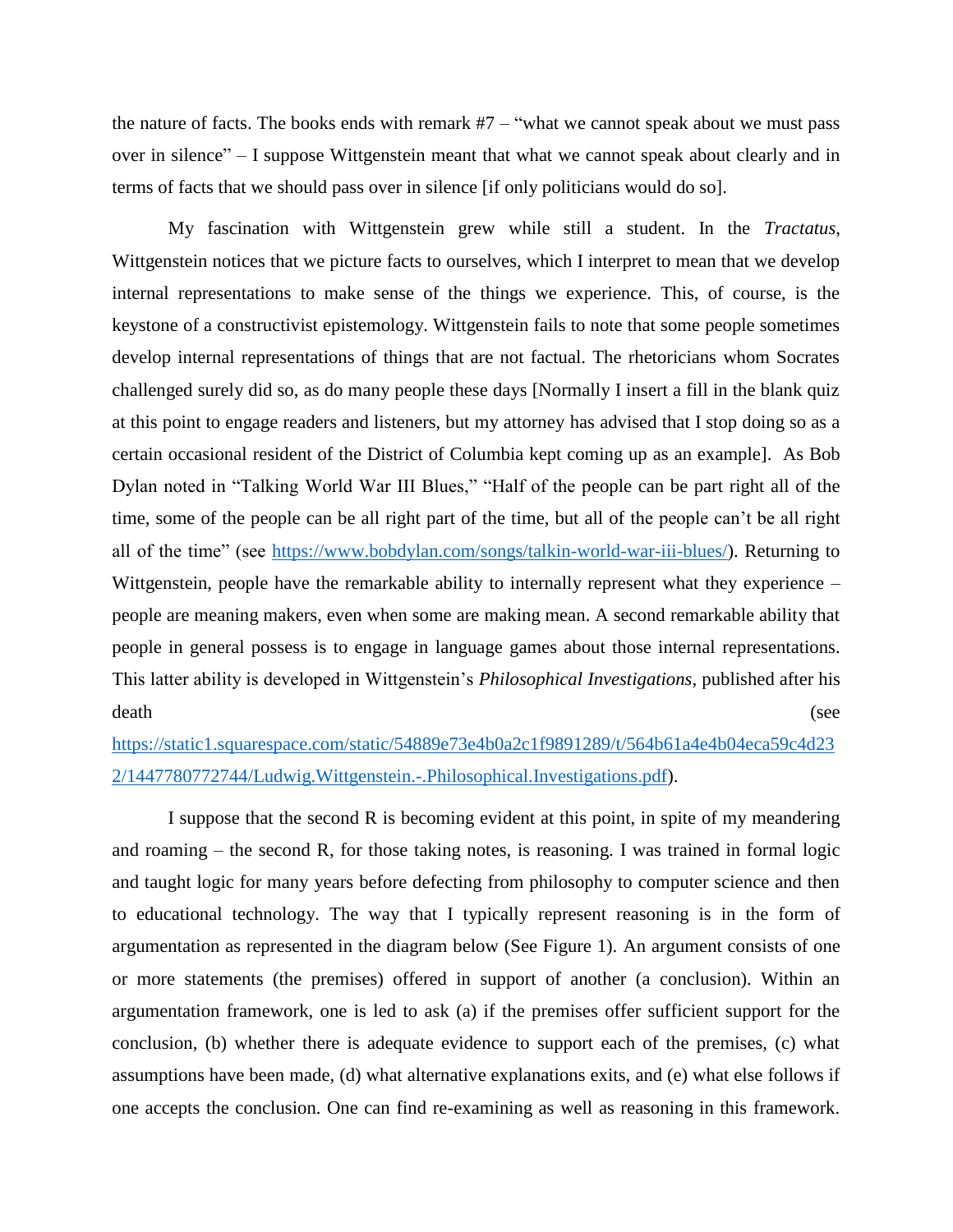One can also map many of Plato's arguments onto this framework. Moreover, the notion of identifying assumptions implies considering alternative perspectives as does examining implications. These higher level aspects of reasoning correspond to the third  $R$  – namely, reflection.



*Figure 1*: Argumentation and reasoning.

I was led to the third  $R$  – reflection – reluctantly. An early step in that direction came when Dave Merrill visited our research group at the University of Bergen where we (Pål Davidsen, Erling Moxnes, myself and others) were designing and implementing system dynamics-based learning environments in support of learning to solve complex and ill-structured problems. Merrill asked us an obvious question – namely, "how do you know students are learning anything?" Our simple tests of knowledge were inadequate for determining the progressive development of abilities in solving complex and ill-structured problems. That simple question caused serious reflection on our work and led to a new research effort aimed at developing and validating a way to measure progress of learning in complex and ill-structured problem solving domains. That methodology is called DEEP and formed the work of an NSF grant led by Spector and Koszalka at Syracuse University and was integrated in HIMATT along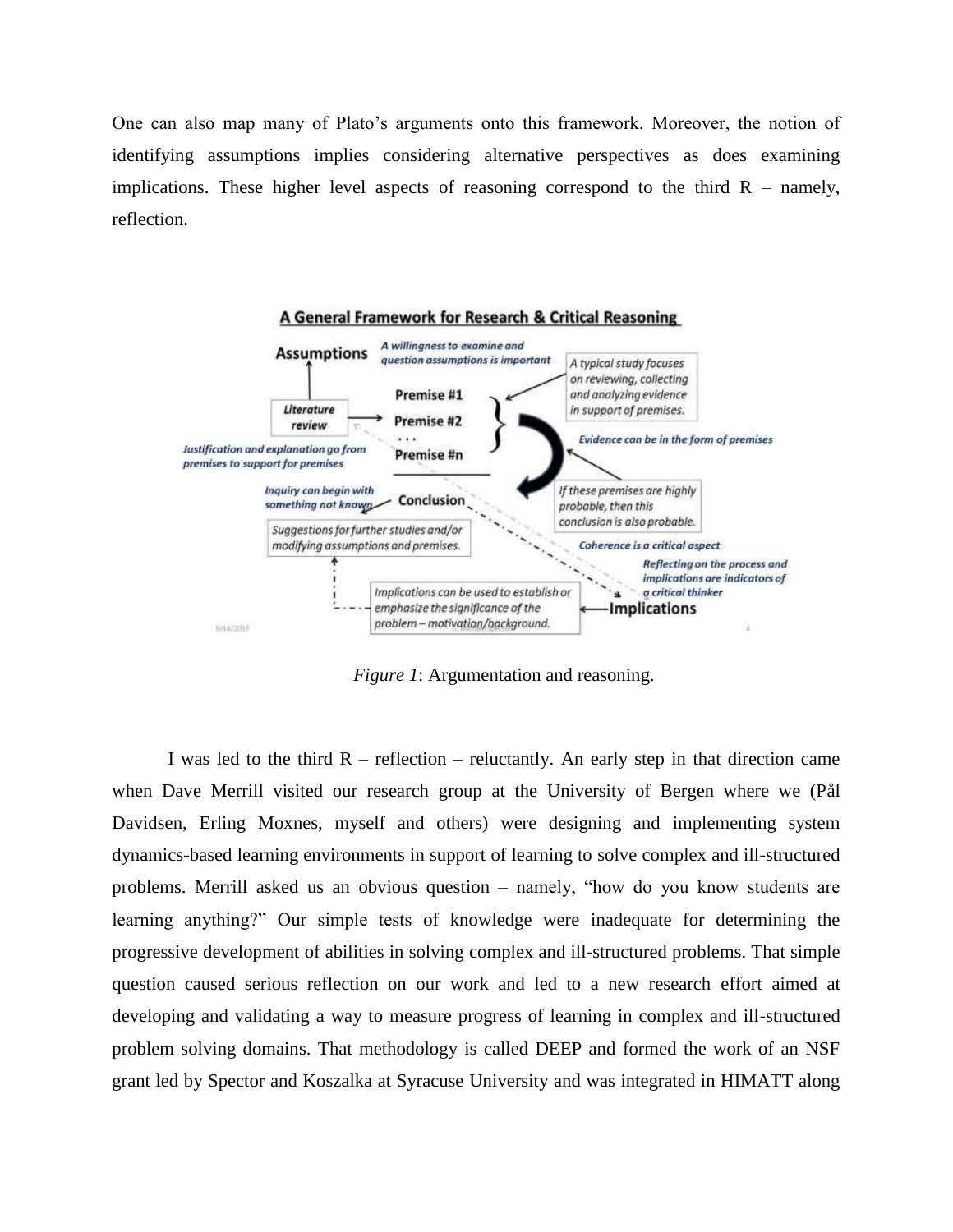with the work of Norbert Seel and two of his doctoral students, Pablo Pirnay-Dummer and Dirk Ifenthaler.

That small reflective step led to redirecting attention to assessment and especially formative feedback. This might be called broadening one's perspective. A second larger step occurred in conjunction with a five-year effort in Indonesia as part of the distributed basic education effort there. I have written and talked about that experience in *TechTrends* in 2017. After a visit to a very rural multi-grade school in West Java, I came to realize that what matters most in promoting education is not technology (useful but might not be necessary), nor a good teacher (most useful and probably necessary), but also the community's value placed on education and the subsequent support for education (critically needed, especially in places where teachers are not valued and there is very little financial support for education for all).

Given that nearly everyone has the two remarkable abilities treated by Wittgenstein – the ability to create internal representations of things experienced and the ability to talk about those representations – then why should those abilities not be primary targets of education and wellsupported by any society that values education? If a society says it supports  $21<sup>st</sup>$  century skills, then that support should be reflected in curricula and learning activities from pre-school to postgraduate and ongoing education. How might such support be made more evident, become systemic, and scaled up and sustained? What follows is a baby step in response to that question.

### **THE 3 RS FRAMEWORK**

The following indicators of critical thinking are inspired by John Dewey's (1910) *How We Think* [\(https://www.gutenberg.org/files/37423/37423-h/37423-h.htm\)](https://www.gutenberg.org/files/37423/37423-h/37423-h.htm) and are derived from what researchers suggest are fundamental to critical thinking. It is worth noting that many of these researchers regard critical thinking as primarily a cognitive and domain-specific skill that is mediated by language. The notion adopted herein is that there are attitudes and habits involved as well. Because this effort is aimed primarily at children between the ages of 7 and 13, the notion is that a habit of inquiry and seeking evidence and explanation can and should be developed early so as to foster critical thinking skills in a domain-general or multi-disciplinary context. In addition, an attitude of respect for those with alternative perspectives and a willingness to be wrong are also part of becoming a critical thinker. These principles are guiding an effort to develop critical thinking skills in young learners.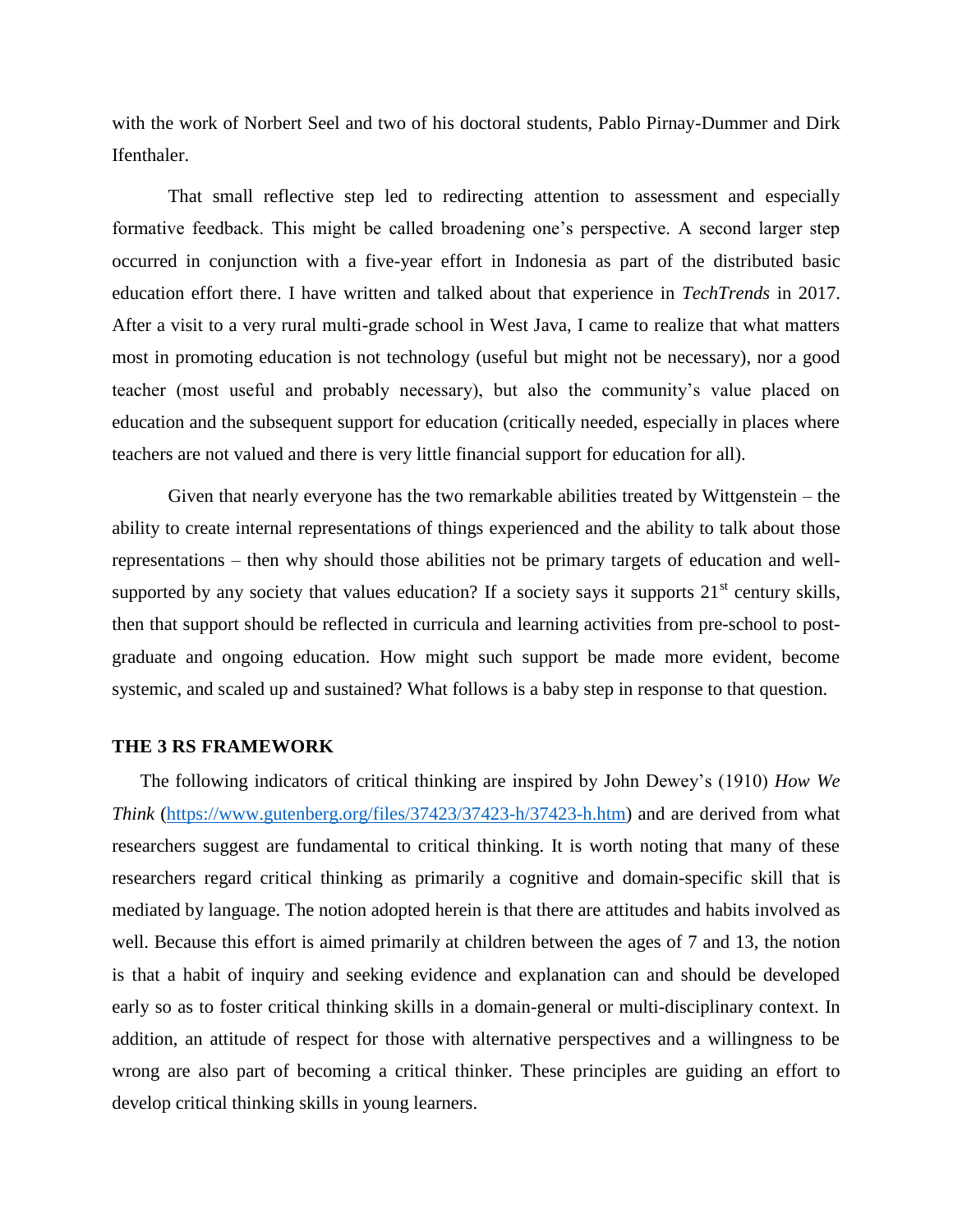- 1. **Inquiry, Observation and Puzzlement** A critical thinker is basically inquisitive. A critical thinking process often starts with the individual observing and identifying something puzzling or unknown or perhaps simply something about which that person would like to learn more; that point of departure can be put into an argumentation framework in a subsequent phase as the conclusion of an argument to be established based on evidence and explanation. An overarching goal of helping learners develop their critical thinking skills is to enable them to form productive inquiry and reasoning habits and perhaps learn to love learning about many different kinds of things. For example, suppose the point of departure involves a compass that uses a magnet to indicate the general direction of north. A person might wonder why a compass always seems to point north – this question could come from the learner without any guidance or it could be posed to the learner as a challenge.
- 2. **Exploration and Hypothesis Formation** A critical thinker is an investigator; once a point of inquiry is identified, an exploration can be undertaken to resolve the initial question or solve the initial puzzle or problem. An exploration can result in forming a hypothesis to resolve the question. The transition from #1 (inquiry – asking) to #2 is the difference between *asking* a question and *having* a question. To have a question means that one is willing to investigate or explore – that is to say, to invest time and effort in finding an answer or solving the puzzle or problem. Aspects of exploration include identifying the kind of thing that is the target or focus, then identifying related things in that category or in a related category. Exploration involves finding out more about the target in question. With regard to the compass example, the exploration can easily extend to what it is that is pointing north. The person may or may not know that it is a piece of metal that is magnetized. Additional questions can be posed either by the learner or the person or system prompting or supporting the learner. Sample questions might include the following: (a) Which kinds of things typically have magnetic properties? (b) Are all metals naturally magnetic? (c) If one breaks a magnetic strip in half, will the two halves behave like the original piece, with each half still point north if suspended as in a compass? (d) Why do suspended magnets point north? (e) When did people discover that a compass could be used for navigation? (f) What happens when two magnetic strips are brought close together? (g) Does a compass always point north? (h) Suppose you are standing somewhere on earth and you are holding a compass, and it indicates that you are facing south (opposite of north); suppose you then make a quarter turn to your right and the compass still indicates you are facing south; you again make a quarter turn to your right but the compass still indicates you are facing south; you make still another quarter turn to your right and find the compass still showing that you are facing south. Where on earth are you standing?
- 3. **Evidence and Hypothesis Testing** A critical thinker seeks evidence and follows where the evidence leads. Suppose the learner has indicated a desire to learn more about ocean tides. An exploration has led the learner to find out that the tides seem to be more dramatic during a full moon. The learner might want to gather evidence to support the notion of a strong high or low tide occurring during a full moon. What kinds of evidence might be relevant? What evidence might the learner find to warrant a modification of the hypothesis of a full moon being correlated with very high or low tides? The learner could be guided to gather evidence about the days corresponding to phases of the moon and also times and dates about high and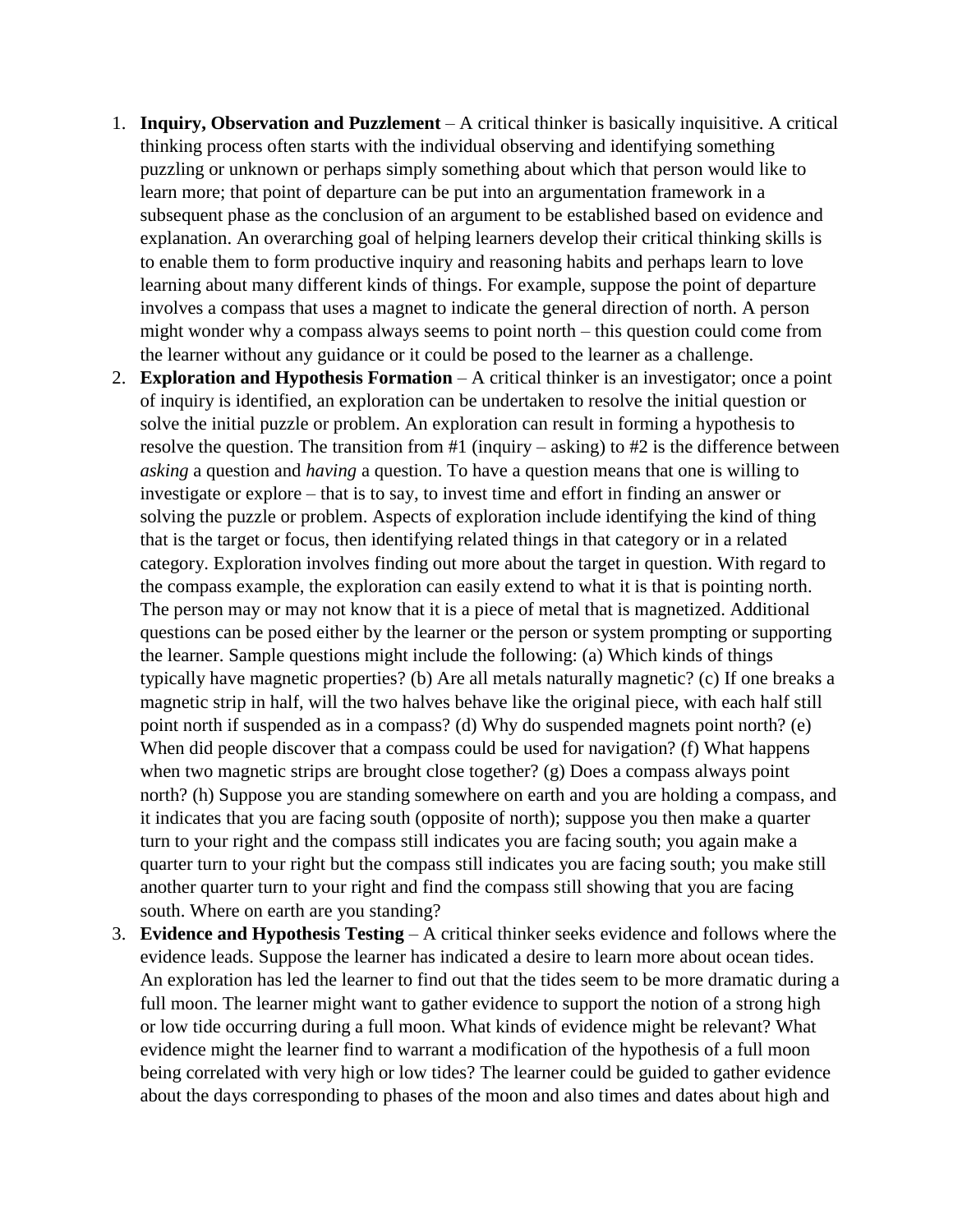low tides. Based on that evidence, the learner could be asked to formulate a new or refined hypothesis about the moon's influence on the tides. Two kinds of evidence might be relevant to supporting learners' development of a new or refined hypothesis. One concerns the time between high or low tides (about 12 hours and 25 minutes). A second one concerns when high and low tides are happening on the opposite side of the earth.

- 4. **Influence and Causality** A critical thinker can distinguish coincidence, correlation and causality. Suppose the learner is shown or discovers an exceptionally high tide when there is a new moon. As it happens, on that particular night, in addition to an exceptionally high tide, there is also an observable meteor shower. The learner might be asked if that is a coincidence or if it is related to the high tide (which is not likely). Then the learner might be shown tables of when that meteor shower appears and the phases of the moon at those dates and times. Next, the learner might be shown the tables of high tides and moon location with high tides occurring about 12 hours and 25minutes apart on a regular basis. The learner could be asked if there is a correlation between tides and moon location with some explanation about causality being a much stronger claim than simple correlation. Simpler examples might be appropriate for younger learners.
- 5. **Explanation, Communication and Collaboration** A critical thinker is able to explain how evidence supports a conclusion or resolves a problem or puzzle. Another way to characterize this principle is in terms of argumentation – namely, the ability to identify, construct and explain valid and sound arguments (see the critical reasoning framework depicted below that is organized around an argument as typically treated in logic – namely, as premises offered in support of a conclusion as explored in previous principles). Once a learner is able to formulate a hypothesis and gather evidence, often accomplished in collaboration with learning peers, it is then necessary to determine the adequacy of the evidence and explain how specific evidence support a particular conclusion.
- 6. **Coherence and Consistency** A critical thinker's explanations are coherent and free from inconsistencies. This principle expands the notion of argumentation and the adequacy of evidence by focusing on desirable characteristics of a strong argument – namely, coherence – as well as undesirable characteristics of many arguments – name, inconsistency. From a developmental perspective, it seems reasonable to first develop the ability to identify and distinguish inconsistent arguments from those that are coherent prior to expecting a young learner to develop the skill of formulating coherent patterns of reasoning.
- 7. **Assumptions and Biases** A critical thinker is able to identify unstated assumptions and examine those assumptions including that person's own assumptions. A deeper step in the development of critical reasoning involves the ability to recognize bias which often requires the ability to make explicit unstated assumptions in an argument or pattern of reasoning. Some bias is often involved in reasoning about anything complex and that bias is often revealed by making unstated or implicit assumptions explicit. This ability is one that enables a person to consider alternative perspectives (the next principle).
- 8. **Perspectives and Alternatives** A critical thinker is able to identify alternative perspectives and biases. The underlying notion in this case is that many complex problems and situations lend themselves to multiple interpretations and can be understood from different perspectives. An example of this occurred in the validation study of DEEP (Spector &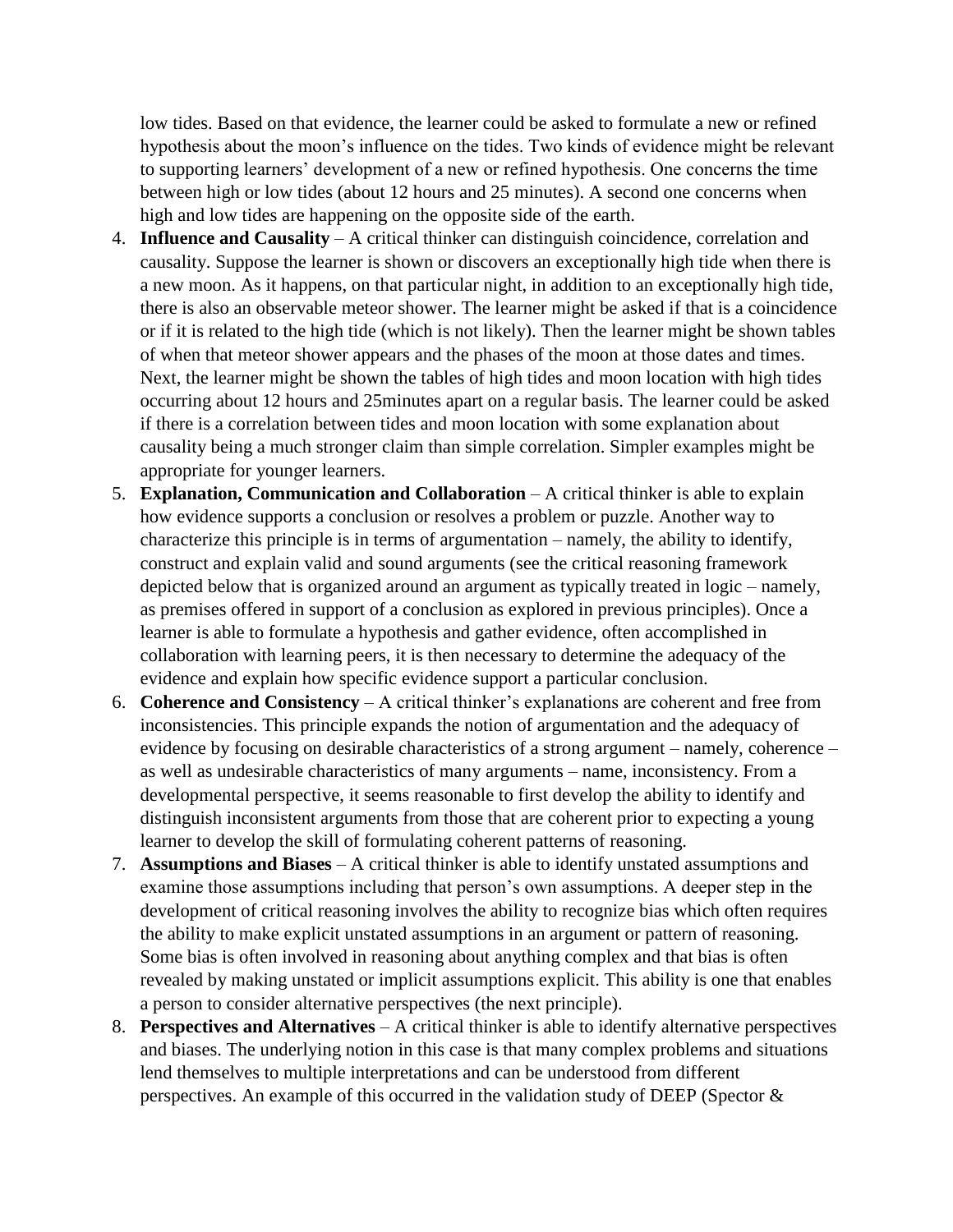Koszalka, 2004). One problem case involved the deterioration of a coral reef in the Pacific Ocean. The five expert ocean biologists involved in the study conceptualized the situation quite differently; some saw the primary goal as a need to restore the reef in order to be able to support human life with a viable food supply on a nearby island; others basically viewed the primary goal as one aimed at increasing the biodiversity of the ocean. In spite of such differences, those five experts identified very similar critical factors and relationships to consider in resolving the dying reef. The point of this principle is that recognizing alternative points of view and bias can help improve one's understanding of a problem. In a fundamental way, this principle underlies the notion that a critical reasoner is basically humble – that is to say, willing to admit limitations and the legitimacy of other points of view.

9. **Reflection, Refinement and Self-regulation** – A critical thinker reflects on a problemsolving process or investigation to gain lessons learned that can guide future inquiry and exploration. This principle is intended to mark the maturation of a critical thinking developmental process. The notion is that critical thinkers are reflective and willing to learn from prior efforts. The ability to reflect on the quality and effectiveness of one's reasoning and to then make refinements is a strong indication of self-efficacy in the domain of critical thinking.

One way to quickly summarize this framework is in the form three Rs: re-examination (principles 1, 2, And 3), reasoning (principles 4, 5, and 6), and reflection (principles 7, 8, and 9).

I am currently working with scholars at the University of North Texas, East China Normal University, Beijing Normal University, and Netdragon on a series of games to help children develop a mindset that is oriented to inquiry and critical thinking. Table 1 shows how the nine principles might be integrated in a series of games that target specific competencies.

| <b>Principles/Development Phase</b>        | <b>Example Competencies</b>                    |  |  |
|--------------------------------------------|------------------------------------------------|--|--|
| Inquiry, observation and puzzlement        | Observe oddities; answer questions about       |  |  |
|                                            | oddities; ask about oddities                   |  |  |
| Exploration and hypothesis formation       | Identify relevant factors; create an initial   |  |  |
|                                            | explanation                                    |  |  |
| Evidence and hypothesis testing            | Find relevant factors; predict an outcome of a |  |  |
|                                            | test                                           |  |  |
| Influence and causality                    | Explain correlation, probability and causality |  |  |
| Explanation, communication<br>and          | Explain likely causes and reasoning to others  |  |  |
| collaboration                              |                                                |  |  |
| Coherence and consistency                  | Identify inconsistencies, contradictions and   |  |  |
|                                            | tautologies                                    |  |  |
| Assumptions and biases                     | Recognize unstated<br>assumptions; identify    |  |  |
|                                            | possible biases                                |  |  |
| Perspectives and alternatives              | Identify and consider multiple points of view  |  |  |
| Reflection, refinement and self-regulation | Monitor one's own progress; adjust ot new      |  |  |

|  | Table 1. Principles and associated competencies. |  |
|--|--------------------------------------------------|--|
|  |                                                  |  |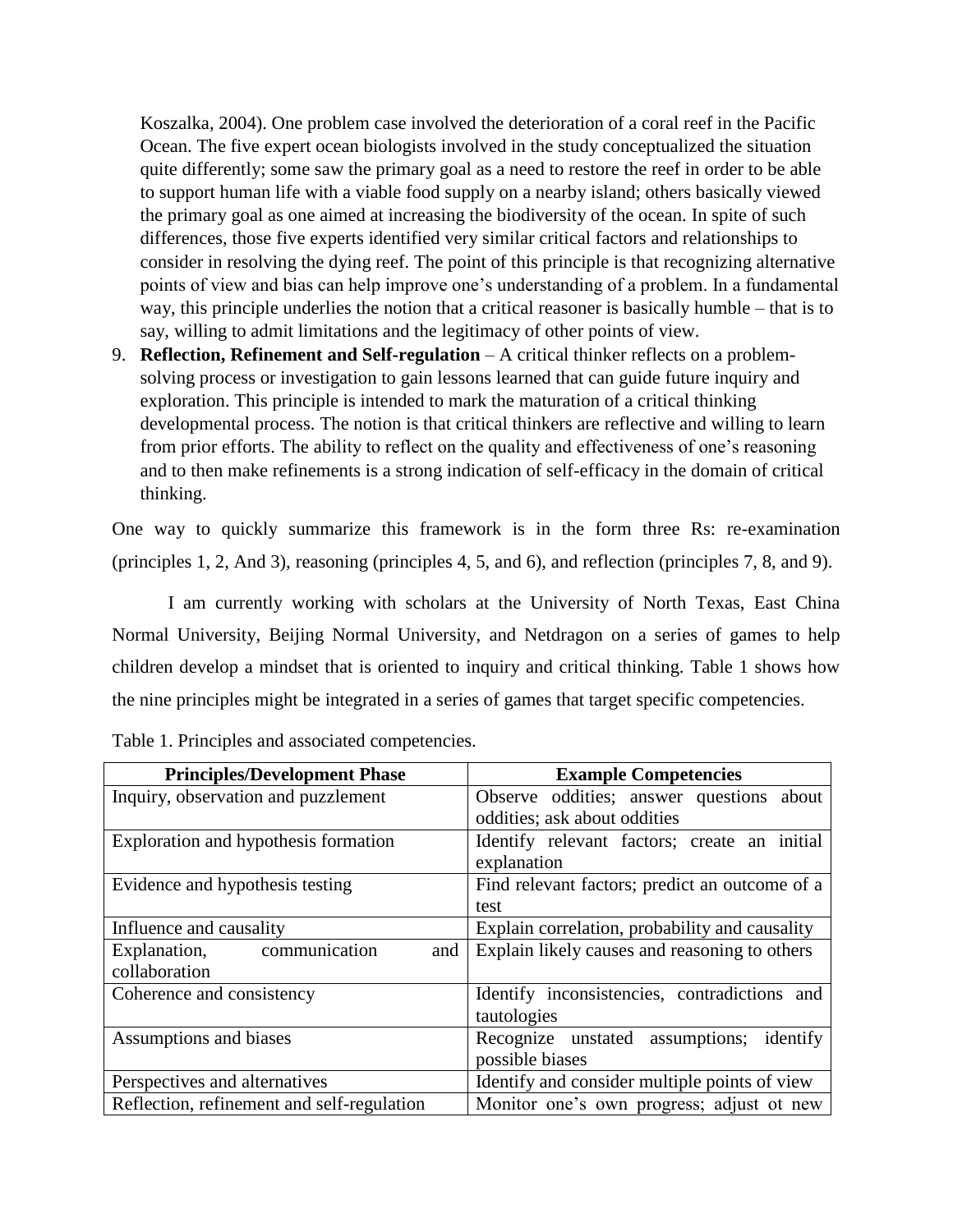evidence or a different perspective

To implement this framework, the approach we are taking is based on the notion that the skills associated with inquiry and critical thinking are developed over time, and they build on one another. As a consequence, we want to implement a *thinking companion* – that is to say, a conversational application that starts with initial information about the learner (e.g., age, location, interests, etc.) and grows with the learner as competence and confidence in critical thinking are developed and interests evolve. The ways that growing competence and confidence are recognized are through a series of badges (e.g., detective, senior detective, investigator, chief investigator, wizard) that correspond to having mastered a couple of the principles (e.g., after mastering principles 1 and 2, the learner is recognized as a detective; after then mastering principles 3 and 4, the learner becomes a senior detective; after principles 5 and 6, there is the level of investigator; after principles 7 and 8, chief investigator, and after principle 9, wizard). The level determines the kind of scaffolding and support the application offers the learner.

In addition to having levels, the application is aimed at maximizing learner and teacher control of what to investigate; this means that the application will be extensible and domain neutral. As a consequence, the conversational aspects of the application will be somewhat generic (not unlike the early AI application called Eliza – see [http://psych.fullerton.edu/mbirnbaum/psych101/Eliza.htm\)](http://psych.fullerton.edu/mbirnbaum/psych101/Eliza.htm). The difference is that the application will know some things about the learner including the learner's level and local context. That knowledge can be used to customize conversations with the learner so as to maximize learner engagement and encourage further inquiry and deeper learning. Netdragon is in the process of implementing the first game aimed at observation, inquiry and puzzlement for children who are about 7 or 8 years of age. Scholars at East China Normal University have already developed a game to measure progress in developing associated skills; the game is based on a critical thinking scale validated with middle school children in Taiwan. The basis for that measurement games is the Cornel Critical Thinking Test developed by Robert Ennis (see [http://faculty.education.illinois.edu/rhennis/cornellclassreas.pdf\)](http://faculty.education.illinois.edu/rhennis/cornellclassreas.pdf).

Additional considerations that inform this approach include:

 Critical thinking is typically associated with concepts and language, which accounts for the emphasis on argumentation shown below. However, it is not realistic to only consider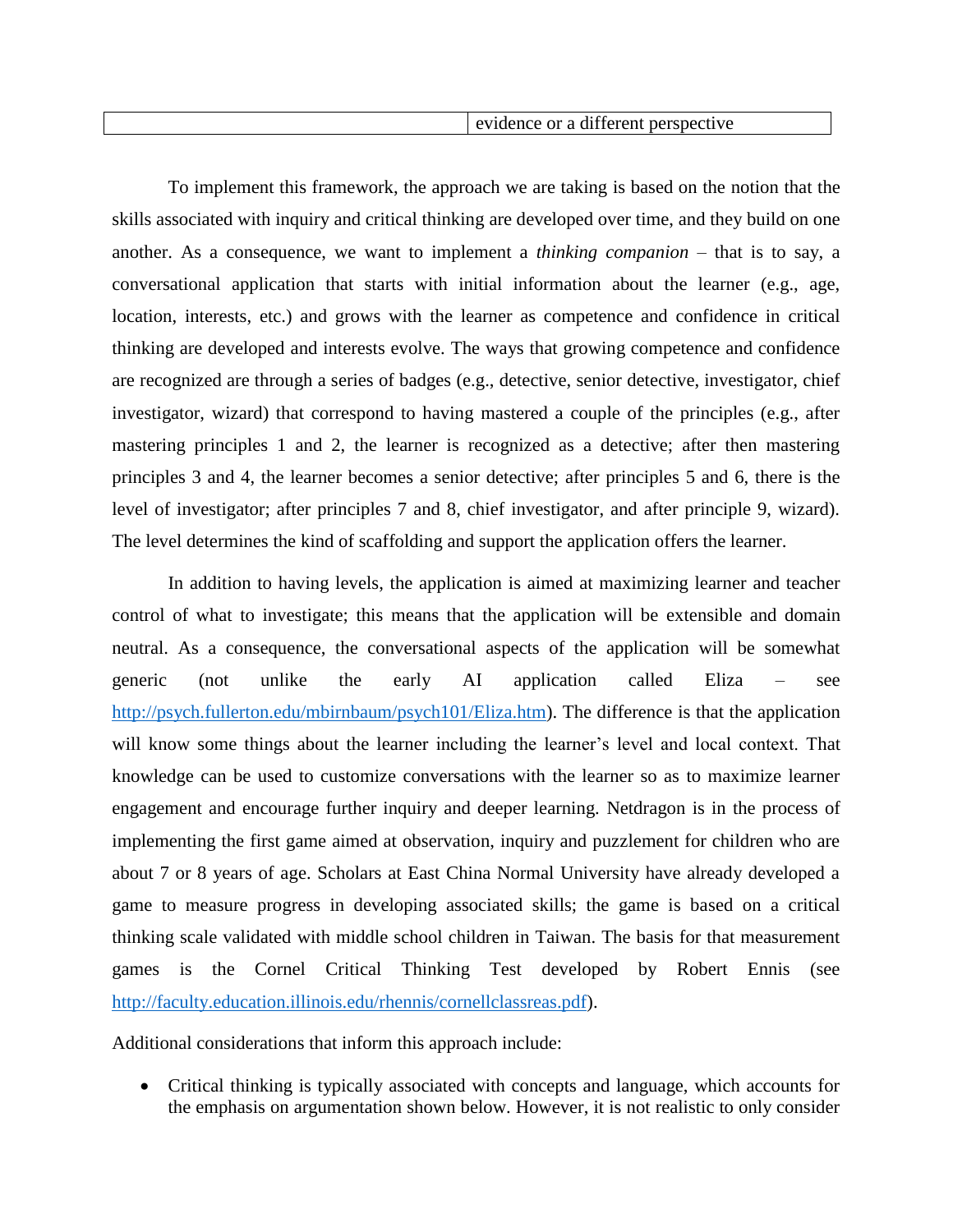cognition within a conceptual and language-based approach or in an analysis of critical thinking skills. A more holistic approach that includes biases, dispositions, moods, preferences and other factors is likely to be more insightful and provide both teachers and learners with useful feedback to improve critical thinking skills over time and changing interests and levels of critical thinking competence. In other words, it is perhaps best to consider critical thinking as a situated skill that involves both cognitive and non-cognitive factors.

- Critical thinking is often discussed and analyzed along with problem solving and decision making. This seems natural in that critical thinking skills are often required and found useful in solving challenging problems and in making difficult decisions. However, problem-solving and decision-making skills are more domain specific than are the broader inquiry and critical thinking skills which can be developed in many domains and are probably best developed in a maturing mind (i.e., early adolescence) that is not so engaged in highly domain-specific learning activities. The templates within this framework are intended to be domain neutral or domain general. Assessment will be initially explored using a gamified version of Rober Ennis's Critical Thinking Test, Level X (see [file:///C:/Users/jms/Downloads/critical%20thinking%20assessment.pdf\)](file:///C:/Users/jms/Downloads/critical%20thinking%20assessment.pdf),
- Critical thinking is also often discussed and analyzed along with creativity, which is perhaps even broader and more difficult to define and operationalize than critical thinking. This is also somewhat natural because challenging problems and difficult decisions often require an innovative approach that goes beyond one's previous experience, training and learning. In one sense, nearly everyone is creative in that as a person acquires a native language that person begins to use words and phrases in ways that have not entered that person's prior experience. Moreover, people naturally create internal representations (sometimes called mental models) to make sense of the things they experience. Since everyone is creating mental representations to make sense of and react to their experiences (according to mainstream cognitive psychology), then everyone could be considered creative. On the other hand, a different account of creativity involves an ability not merely to create something not previously experienced or in one's cognitive repertoire but the ability to change the problem solving space in a way that the originator of the problem did not envision. In any case, creativity, like critical thinking, arguably spans multiple domains although it might be especially in only a few of the enterprises in which a person engages.

The notion of creating an extensible framework that can be adapted to each teacher's situation and to each child's interests should add to the scalability of the effort. The notion of starting early and applying the framework across multiple domains should contribute to the development of a critical thinking mindset, which seems in need if we are to survive in the anthropocene (not to mention ongoing political and social and economic conflicts).

#### **CONCLUDING REMARK**

I have tried to argue for helping children develop habits of mind that include strong emphasis on inquiry and critical thinking. I have no evidence of success to offer. I only have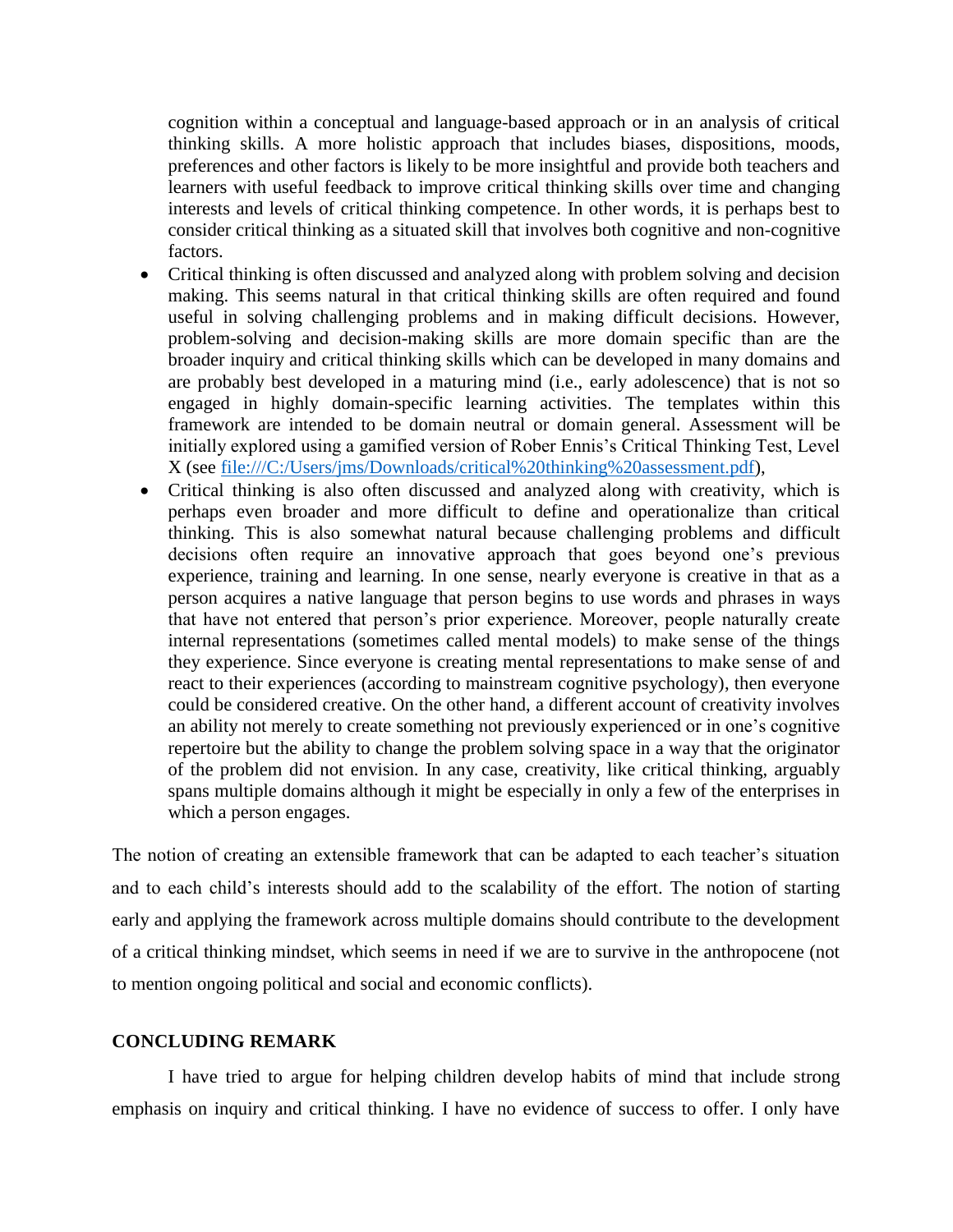faint ideas and some hope for the future which lies in the hands, hearts and minds of our children.

#### **BIBLIOGRAPHY**

- Bransford, J. D., Brown, A. L., & Cocking, R. R. (Eds.) (2000). *How people learn: Brain, mind, experience and school* (expanded edition). Washington DC: National Research Council. Retrieved from<https://www.nap.edu/read/9853/chapter/1>
- Brian Hull critical thinking in the classroom paper on the Internet see [http://www.ibo.org/contentassets/b53fa69a03d643b1a739d30543ca8d65/brianhullcriticalt](http://www.ibo.org/contentassets/b53fa69a03d643b1a739d30543ca8d65/brianhullcriticalthinkingmadrid.pdf) [hinkingmadrid.pdf](http://www.ibo.org/contentassets/b53fa69a03d643b1a739d30543ca8d65/brianhullcriticalthinkingmadrid.pdf)
- Butler, H. A., Pentoney, C., & Bong, M. P. (2017). Predicting real-world outcomes: Critical thinking ability is a better predictor of life decisions than intelligence. *Thinking Skills and Creativity*, *25*, 38-46.
- Dewey, J. (1938). *Experience and education*. New York: Kappa Delta Pi.
- Dwyer, C. P., Hogan, M. J., & Stewart, I. (2014). An integrated critical thinking framework for the 21st century. *Thinking Skills and Creativity, 12,* 43-52. doi <https://doi.org/10.1016/j.tsc.2013.12.004>
- Dwyer, C. P., Hogan, M. J., & Stewart, I. (2014). An integrated critical thinking framework for the 21st century. *Thinking Skills and Creativity*, *12*, 43-52.
- Gagné, R. M. (1985). *The conditions of learning* (4<sup>th</sup> ed.). New York: Holt, Rinehart, and Winston.
- Gagné. R. M., & Merrill, M. D. (1990). Integrative goals for instructional design. *Educational Technology Research & Development, 38*(1) 23-30. Retrieved from <http://citeseerx.ist.psu.edu/viewdoc/download?doi=10.1.1.503.6800&rep=rep1&type=pdf>
- Halpern, D. F. (2014). *Critical thinking across the curriculum: A brief edition of thought & knowledge*. Routledge.
- Heijltjes, A., Van Gog, T., Leppink, J., & Paas, F. (2014). Improving critical thinking: Effects of dispositions and instructions on economics students' reasoning skills. *Learning and Instruction*, *29*, 31-42.
- Huber, C. R., & Kuncel, N. R. (2016). Does college teach critical thinking? A metaanalysis. *Review of Educational Research*, *86*(2), 431-468.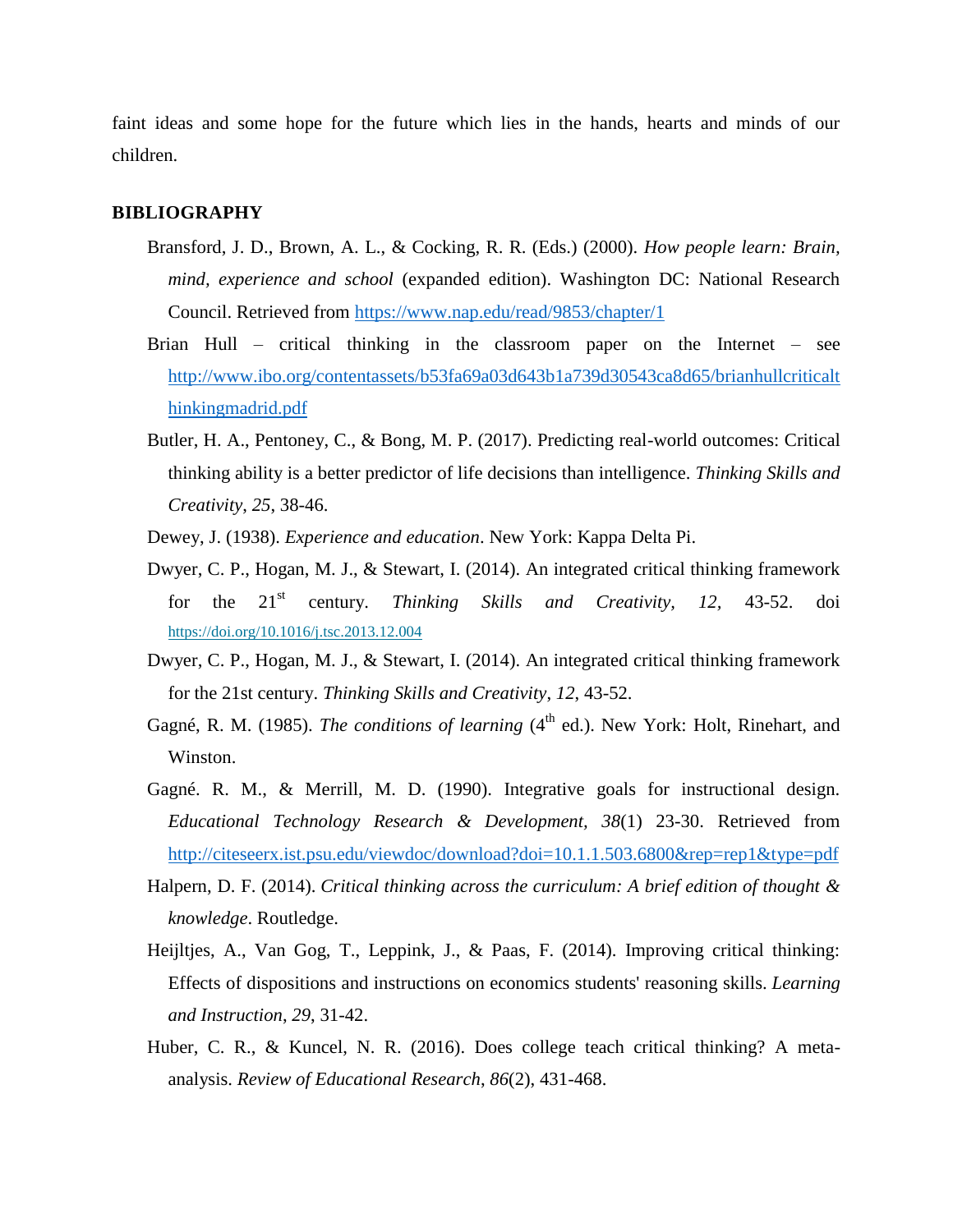- Ku, K. Y. L.**,** Ho, I. T., Hau, K. T., & Lai, C. M. (2014). Integrating direct and inquirybased instruction in the teaching of critical thinking: An intervention study. *Instructional Science, 42(2),* 251-269.
- McPeck, J. E. (2016). *Critical thinking and education*. Routledge.
- Merrill, M. D. (2002). First principles of instruction. *Educational Technology Research & Development, 50*(3), 1042-1629.
- Merrill, M. D. (2013). *First principles of instruction: Identifying and designing effective, efficient and engaging instruction*. San Francisco, CA: Pfeiffer.
- Milrad, M., Spector, J. M., & Davidsen, P. I. (2003). Model facilitated learning. In S. Naidu (Ed.), *Learning and teaching with technology: Principles and practices* (pp. 13-27). London: Kogan Page.
- Paul, R., & Elder, L. (2010). *The miniature guide to critical thinking: concepts and tools.* Dillon Beach: Foundation for Critical Thinking Press. Retrieved from https://www.criticalthinking.org/files/Concepts Tools.pdf [See also [\[http://louisville.edu/ideastoaction/about/criticalthinking/framework](http://louisville.edu/ideastoaction/about/criticalthinking/framework) and the critical thinking foundation located at [https://www.criticalthinking.org/\]](https://www.criticalthinking.org/)
- Pithers, R. T., & Soden, R. (2000). Critical thinking in education: A review. *Educational research*, *42*(3), 237-249.
- Spector, J. M. (2017). Optimism vs. realisim with regard to educational technologies. *TechTrends, 61*(6), 4`10-511.
- Spector, J. M., & Koszalka, T. A. (2004). *The DEEP methodology for assessing learning in complex domains* (Final report to the National Science Foundation Evaluative Research and Evaluation Capacity Building). Syracuse, NY: Syracuse University.
- Tiruneh, D. T., de Cock, M., Spector, J. M., Gu, X., & Elen, J. (2017). Toward a systematic and model-based approach to design learning environments for critical thinking. In J. M. Spector, B. B.; Lockee, & M. D. Childress (Eds.), Learning, design, and technology: An international compendium of theory, research, practice, and policy. New York: Springer.

#### **Resources for the new 3Rs**

- Assessing Critical Thinking in STEM and Beyond (designed mainly for college students) – see<https://www.tntech.edu/files/cat/reports/Innovationschapter.pdf>
- Baron article on measuring critical thinking skills on a large scale see [http://www.ascd.org/ASCD/pdf/journals/ed\\_lead/el\\_198510\\_sternberg.pdf](http://www.ascd.org/ASCD/pdf/journals/ed_lead/el_198510_sternberg.pdf)
- Bensley, D. A., Rainey, C., Murtagh, M. P., Flinn, J. A., Maschiocchi, C., Bernhardt, P. C., & Kuehne, S. (2016). Closing the assessment loop on critical thinking: The challenges